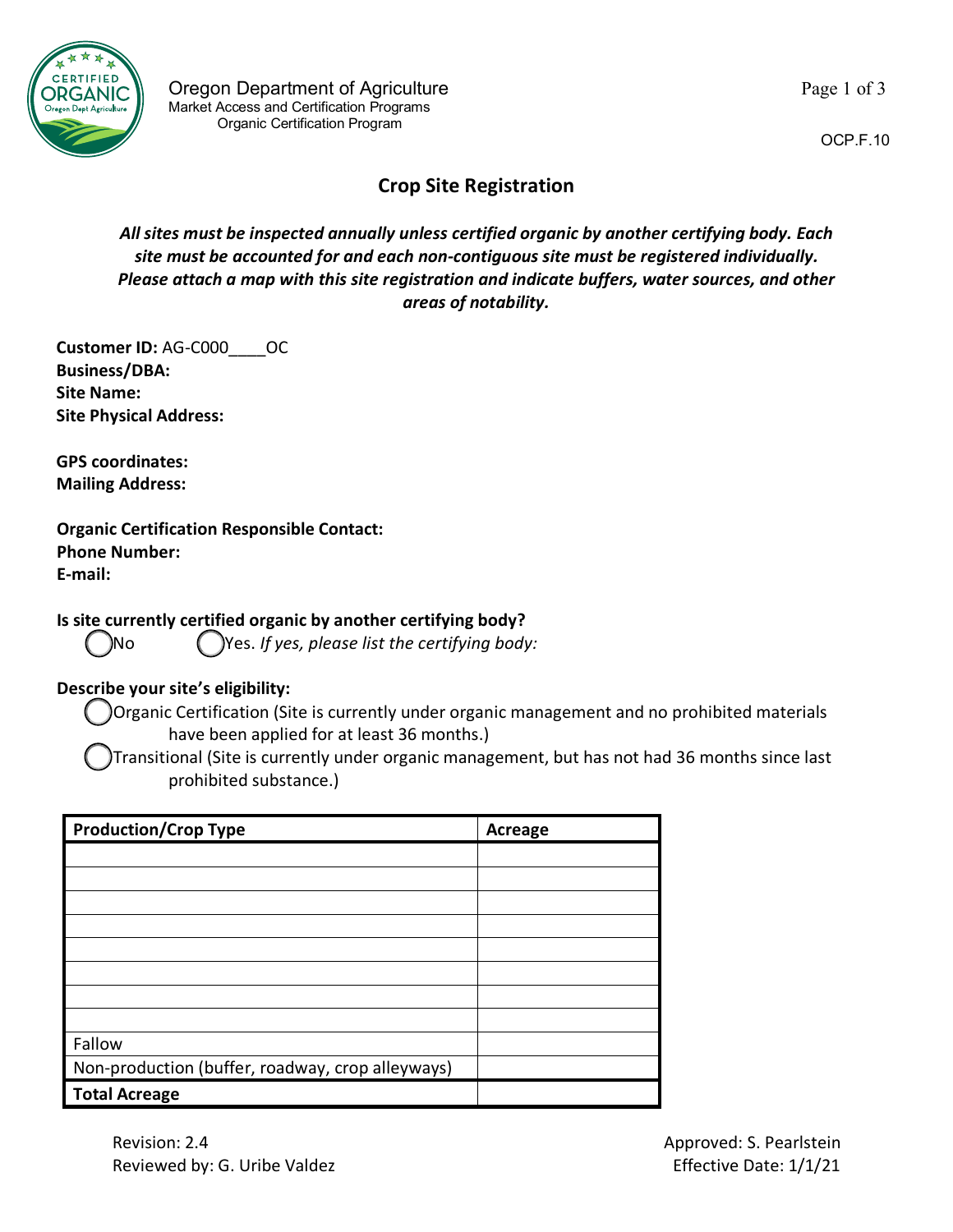

)No

OCP.F.10

**Is site owned or leased?** *If leased, please describe the production circumstances or attach a copy of the agreement:* Owned (Coleased

**Have you managed this site for at least three years?**

*If not, please list previous managers and have them complete a Previous Land Use Declaration form.*

Yes  $\bigcap^{\text{No}}$ 

| Previous owner/manager & contact information | From date:   To date: |  |
|----------------------------------------------|-----------------------|--|
|                                              |                       |  |
|                                              |                       |  |
|                                              |                       |  |

| Do other operations (certified organic or not) share use of this site? |  | $\bigcap$ Yes |
|------------------------------------------------------------------------|--|---------------|
|------------------------------------------------------------------------|--|---------------|

| Is this site currently certified? $\bigcap$ Yes  | $()$ No |
|--------------------------------------------------|---------|
| If yes:                                          |         |
| Who is the certifying body:                      |         |
| What business name appears on the certification? |         |

**Please list all inputs applied in the last 3 years. This includes pesticides, fertilizers, herbicides, inoculated/treated seed, fungicides, etc.**

| Material applied, including brand name | Dated applied (mm/dd/yyyy) |
|----------------------------------------|----------------------------|
|                                        |                            |
|                                        |                            |
|                                        |                            |
|                                        |                            |
|                                        |                            |
|                                        |                            |
|                                        |                            |